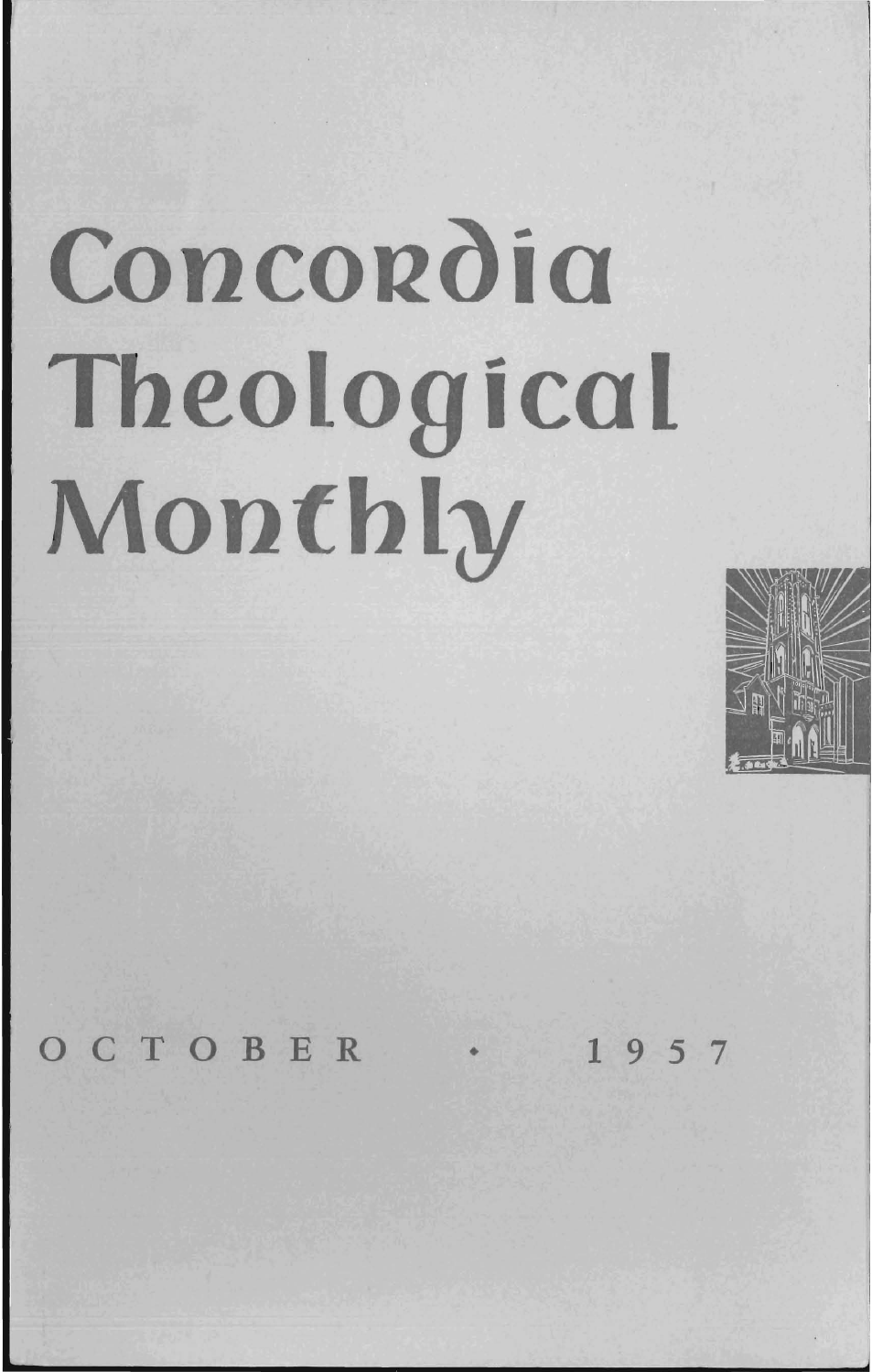# CHAPLAIN DISAGREES ON "ARMED FORCES RELIGION"

Under this heading the *National Lutheran* (May-June 1957) publishes a letter of Harry F. Coder, Chaplain (Lt. Col.) U. S. A., in which he takes issue with an article, declaring that the U. S. armed forces are developing a religion of their own. He writes, in part: "In my sixteen years of service I have been a Reserve Chaplain on active duty and a National Guard Chaplain on extended active duty, but never in all my experience have I been ordered to do anything that would offend my conscience as a Lutheran pastor in uniform. In every assignment I have been encouraged to hold a Lutheran service. Of course, if we are weak-kneed and lack the courage of our conviction, we must expect to be taken advantage of. Take the matter of holding a Lutheran service at an Army post. Regulations state that a chaplain will minister to all men of his unit by his own personal ministry or by arranging services of other faiths as far as he is able. No chaplain can be ordered to conduct or participate in a service not in accord with his denominational practices. I have attended the Army Chaplain School three times during my career, and it is true that a General Protestant Devotional Service is held regularly. But no chaplain is forced to attend contrary to his conscience. He may have private devotions of his own or with chaplains of his own faith, and I have never seen any compulsion about the program. Materials for the curriculum of a Post Sunday school do present a problem. In fairness to the children of other Protestant faiths no one denomination can insist that its materials be used exclusively in a union school, but this need not prevent a conscientious Lutheran chaplain from organizing his own instruction classes. I have such a class under my guidance and expect to have many more. It is the church's responsibility and not the Army's to see that chaplains, who represent the church, are not weak-kneed and vacillating. We know what our faith is; and it is for us to be true representatives of our church." JOHN THEODORE MUELLER

# SECOND CENTURY REFERENCES TO THE MOTHER OF JESUS

*Religion in Life* (Winter, 1956/57), under this heading, offers an article in which the writer analyzes the teachings of the early church fathers concerning the Virgin Mary and finds that they do not coincide with the modern Roman Catholic dogmas of Mary's immaculate conception and assumption. But neither do they justify Protestant indif-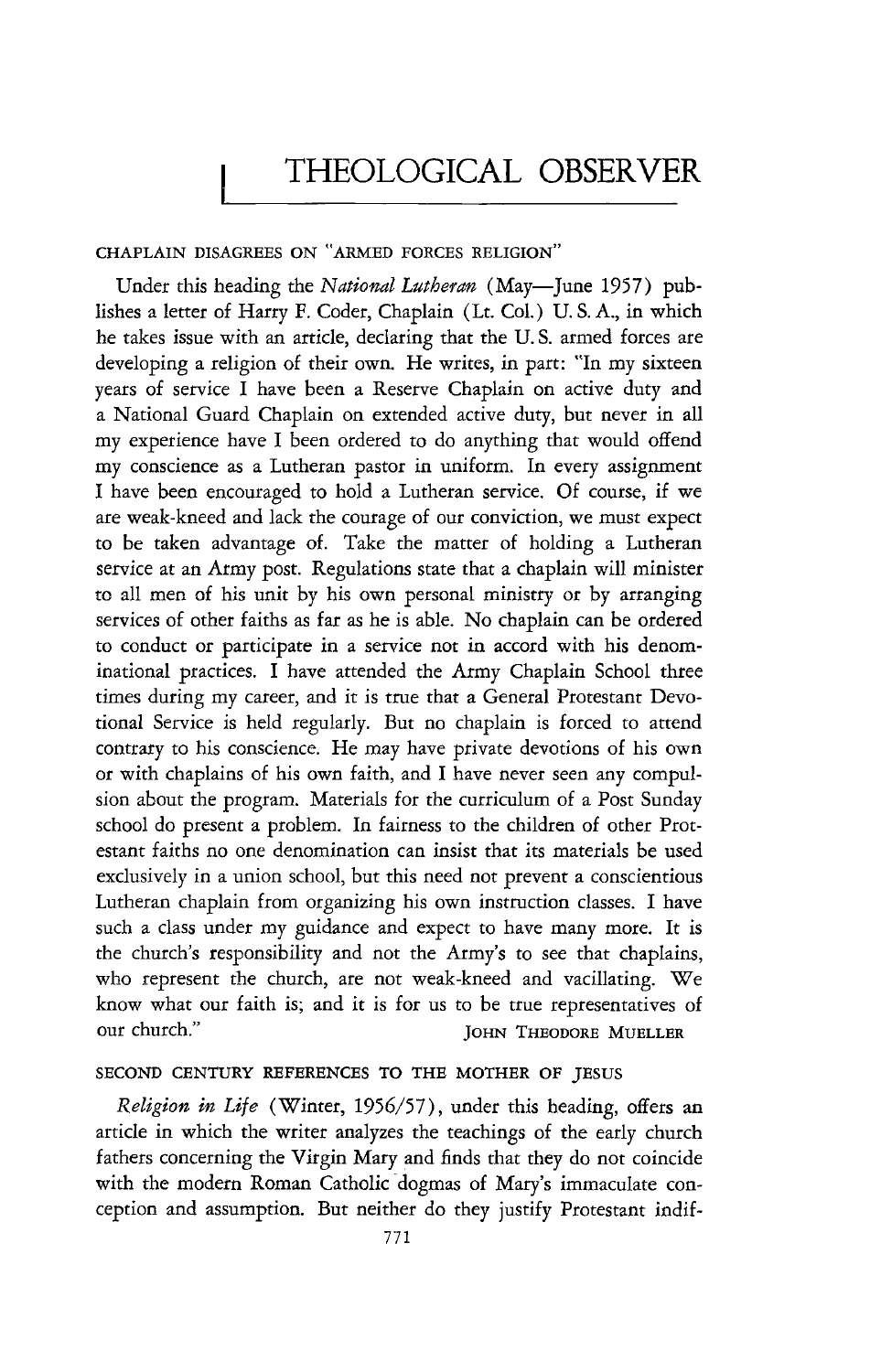ference. In the bull *Ineffabilis Deus* it is asserted that Mary "by divinely given power utterly destroyed the force and dominion of the Evil One," and in the bull *Munificentissimus Deus*, that "since the second century, Mary has been designated by the holy Fathers as the new Eve who ... is most intimately associated with Him [the New Adam, or Christ] in that struggle against the infernal foe which finally ... resulted in that most complete victory over sin and death." In summing up his findings, Dr. Stephen Penko, a Presbyterian minister, writes *inter alia:* "In contrast to the common Protestant belief, Mary as mother of Jesus does have an important role in the early Christian theology. Jesus received the human form out of her. Thus she represents the *human* element at the birth of the Savior. In consequence of this belief, in the thinking of the early Fathers, Mary is connected always with the *physical* side of Jesus' life (both italics in the original). The Fathers referred to her only in those passages which, in some form or other, dealt with the problem of the human side of Jesus. All references to Mary were made only in connection with Jesus. She had no characteristics or qualities that would be of any value in themselves. This is particularly true of her conception in a virginal state, which is the *signum incarnationis* and of her motherhood. . . . There is absolutely no clue that would indicate the presence of any knowledge of the Roman Catholic doctrines of [her] 'immaculate conception' and 'assumption.'"  $J$  JOHN THEODORE MUELLER

# BRIEF ITEMS FROM "RELIGIOUS NEWS SERVICE"

St. Paul, Minn. - Archbishop William O. Brady has asked Roman Catholics of the St. Paul archdiocese to help eliminate "abuses" which, he says, have crept into the system under which lay people make offerings and ask priests to offer Masses for them. He called on his people to "ignore" all magazine advertisements from Mass leagues, Mass foundations, and Mass associations which solicit offerings. The archbishop wrote in his weekly column in the *Catholic Bulletin* he fears "that many people respond to such advertisements expecting that their offerings will be accepted as gifts for Masses to be celebrated."

"But," he said, "the fine print promises only 'a remembrance in our Masses' and that, beloved brethren, you already have every day from every priest who celebrates Mass anywhere and at any time. . . .

"If you wish a Mass to be offered, then ask such offering where you can see the priest accept it, where you know he will record it, and where you understand that both priest and archbishop are careful to make the records, check the duties, and discharge them. . . ."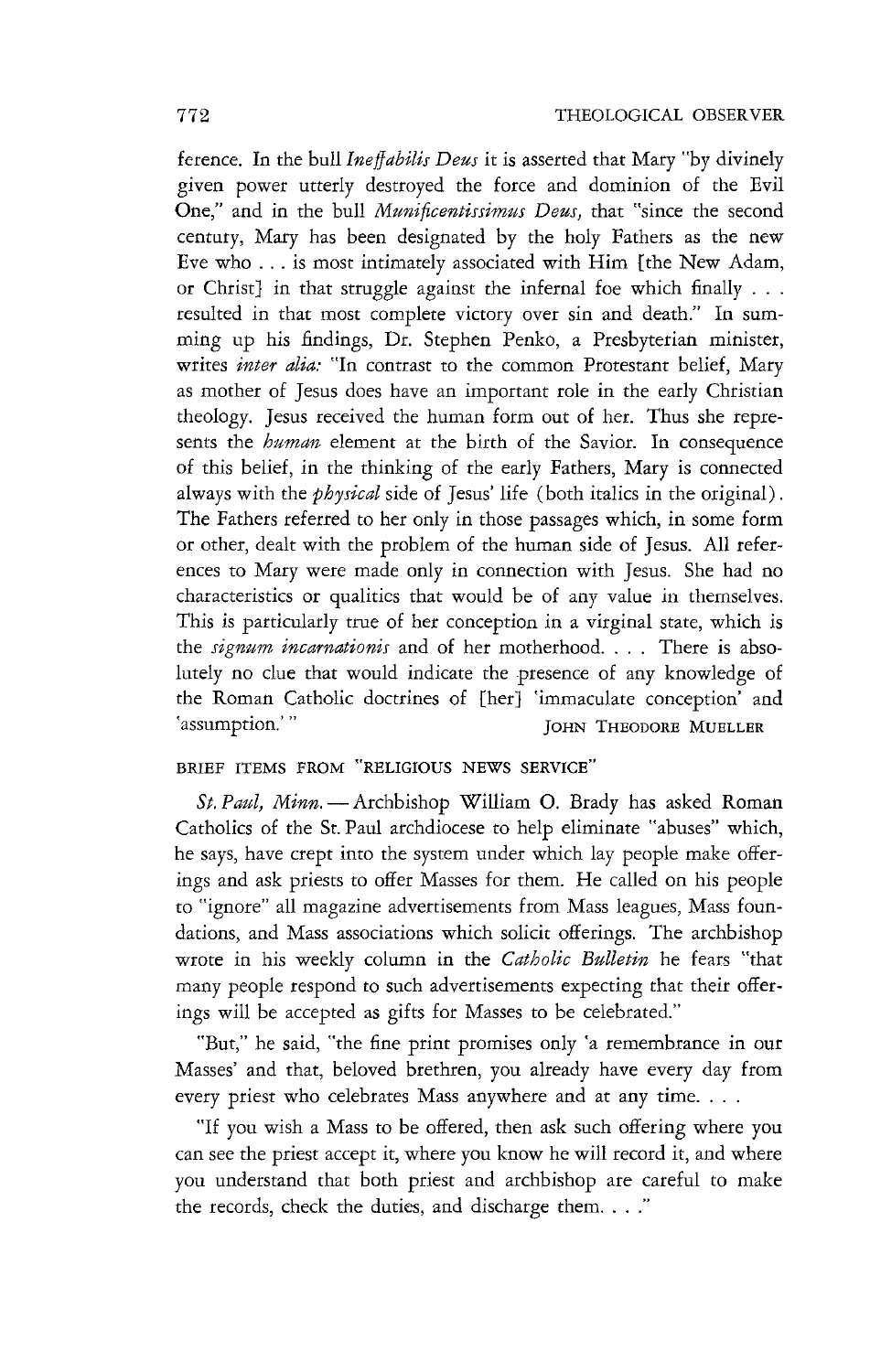### THEOLOGICAL OBSERVER 773

*Minneapolis, Minn.* — The 9,331-member National Evangelical Lutheran Church is considering the possibility of merging with the twomillion member Lutheran Church — Missouri Synod. At its annual convention here, the denomination instructed its committee on doctrine and practice to continue negotiations with the Missouri Synod and report back at next year's meeting.

The denomination, of Finnish background, is affiliated with (but not a member of) the Lutheran Synodical Conference, made up of the Missouri, Wisconsin, Slovak, and Norwegian Synods. It has altar and pulpit fellowship with these Synods.

*Omaha, Nebr.* - The 98th annual synod of the Augustana Lutheran Church here adopted a resolution declaring it to be "the official position of the Church that no Lutheran should enter an agreement imposed by Roman Catholic canon law where the promise is made to rear children in a faith that he himself cannot accept."

*Mankato, Minn.* - The Norwegian Synod of the American Evangelical Lutheran Church may change its name to "The Evangelical Lutheran Synod." At its annual convention here, the church, which has a membership of 12,000, submitted a referendum on change of name to its congregations. If three fourths of them approve the change, the new name must be ratified at the 1958 convention. The Norwegian label in the name has been a handicap in mission fields, some delegates claimed.

In another action the delegates overwhelmingly defeated a memorial to break off relations with the Lutheran Synodical Conference, of which it is a member with the Missouri, Wisconsin, and Slovak synods. However, it declined to lift an earlier suspension of relations with the Missouri Synod. The synod's committee on intersynodical relations was asked to continue its study of whether the four synods in the Synodical Conference are in doctrinal agreement and to seek to remove any obstacles to unity.

Rev. Milton Tweit, St. Peter, Minn., moved up into the synod presidency, succeeding Rev. Milton H. Otto, Lawler, Iowa, who resigned when he became professor at Bethany Seminary in Mankato. Named to succeed him as vice-president was Rev. Julian G. Anderson, pastor of Hiawatha Lutheran Church, Minneapolis.

*St. Louis.* — Resolutions calling for global expansion of the Lutheran Hour broadcasts and additional U. S. stations for the Family Worship Hour program were adopted by the Lutheran Laymen's League at its 40th anniversary international convention here. The Lutheran Hour,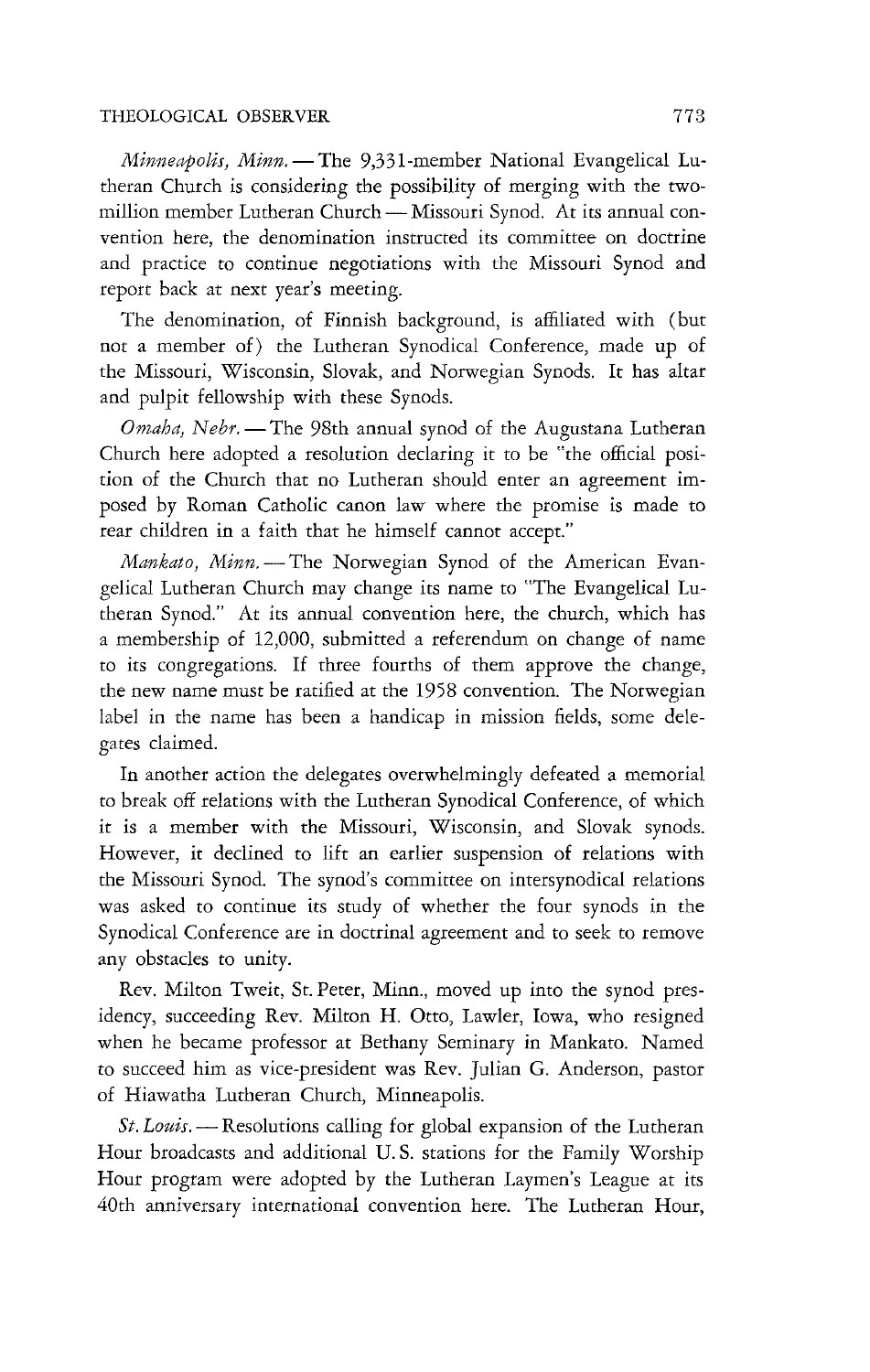a world-wide Gospel radio program, and the Family Worship Hour, a 15-minute daily devotional program, are sponsored by the League, an affiliate of The Lutheran Church - Missouri Synod. The Lutheran Hour enters its 25th broadcasting season this fall. Delegates also passed a resolution calling for a study by the League of placing "preaching through the press" ads in newspapers.

Highlight of the convention was a Lutheran Hour rally attended by some 2,500 persons. It featured a pageant-tableau depicting the 40-year history of the 100,000-member League. Principal speaker was Dr. Oswald Hoffmann of New York, preacher on the radio program.

The convention's keynote address was made by Dr. John W. Behnken of St. Louis, President of the Missouri Synod. He spoke on the meeting's theme: "Building with Christ."

Addressing a convention dinner, Senator Stuart Symington (D.-Mo.) called for ultimate "peace through disarmament" to end the "atomic stalemate." The Senator, former secretary of the Air Force, said he was "worried" about America's plans "to concentrate almost entirely on all-out war as the only alternative to all-out peace, because if the Soviets continue to nibble successfully with their various limited wars, ultimately they will endanger the free world."

*New York.* - Baptized Lutherans in Latin America total approximately 750,000 persons of the estimated total population of 170 million, according to new statistics issued here. The survey, covering 21 countries, shows Lutherans gathered in 1,659 congregations and 430 "preaching stations." They are served by 464 full-time pastors, 51 missionaries, and "several itinerant ministers." Six of the "parent" churches are U. S. Lutheran church bodies, with the remainder either German or Scandinavian.

The figure represents about 16 per cent of the total estimated Latin American Protestant population of 4,800,000. According to latest statistics, 95 Protestant churches and agencies, employing approximately 4,000 missionaries, are working the area. The number of pastors and missionaries compares with 31,000 Roman Catholic priests and 75,000 "religious" - nonordained church workers serving the predominantly Roman Catholic countries.

These figures, the first tabulation of Lutheran strength "south of the border" in two years, were compiled in a mail survey of churches and mission stations by the Department of Lutheran Co-operation in Latin America of the National Lutheran Council. Announcing survey results, Dr. Stewart W. Herman, department executive director, cautioned they should be used as "an indication of the size of the Christian task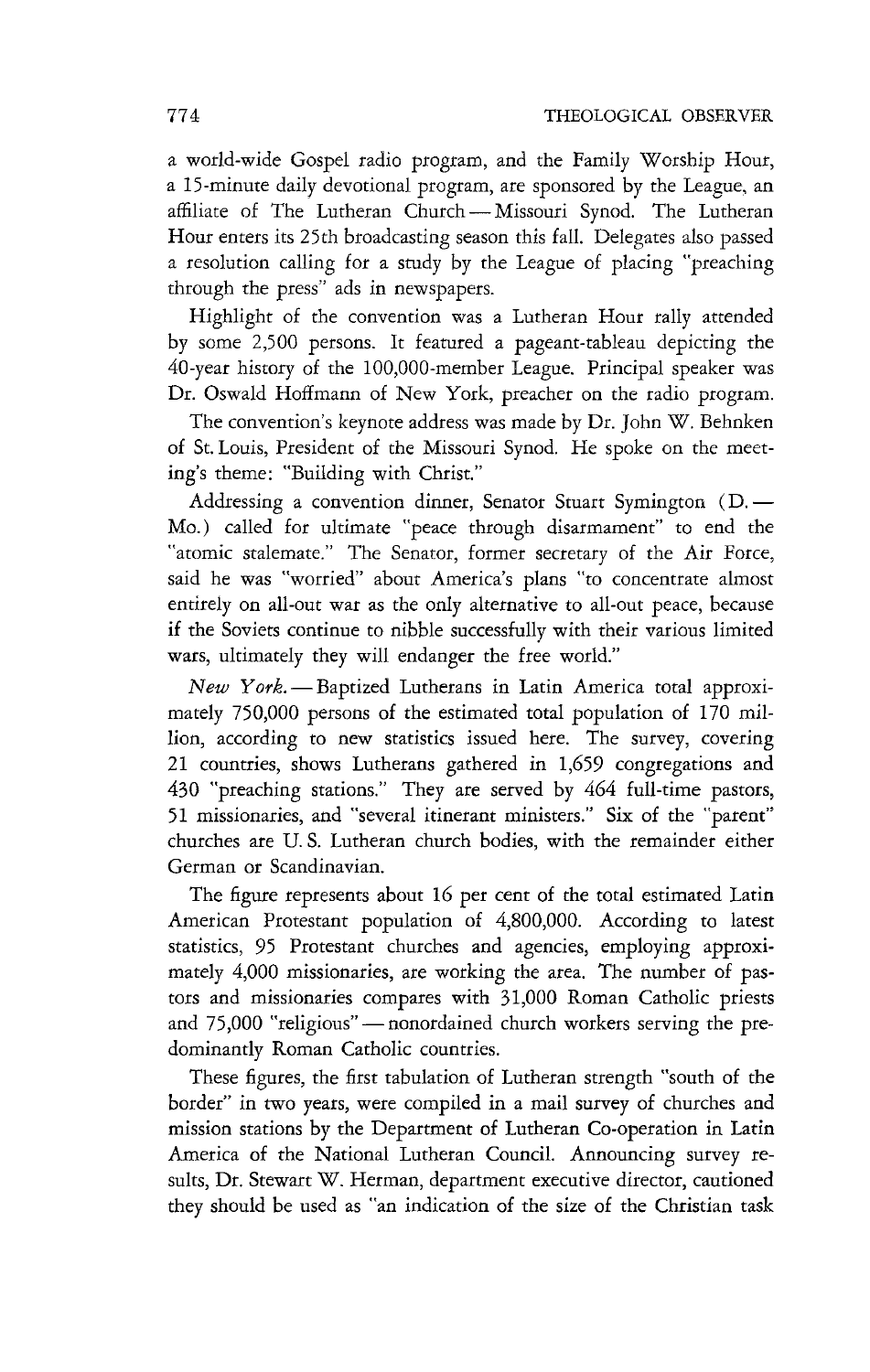# THEOLOGICAL OBSERVER 775

which still confronts us rather than as an exact record of what has already been accomplished." He said that gathering the material had been very difficult in some of the larger countries in which congregations are widely scattered.

A breakdown of the tabulation shows that in eight countries the major Lutheran church is a co-operative body designed to bring together Lutherans of various linguistic and ethnic origins. Referred to as "European Diaspora," they were organized under a program launched five years ago by the Lutheran World Federation's Latin American Committee. Today well over half are nearly self-supporting "Diaspora" churches and are located in Colombia, Ecuador, Peru, Venezuela, Mexico, Costa Rica, EI Salvador, Nicaragua, and Honduras.

The survey reveals that the greatest Lutheran strength numerically is in Brazil, with 601,998 baptized members in 1,347 congregations, or approximately 80 per cent of all Lutherans in the Southern Hemisphere. Of these 504,811 persons are gathered in 904 congregations and at 227 "preaching points" of the Evangelical Church of the Lutheran Confession, a church predominantly of German origin, now an independent and autonomous body. An additional 95,000 are members of 443 congregations of the Lutheran Church of Brazil, originally established by The Lutheran Church-Missouri Synod of the United States.

Second highest Lutheran membership is in Argentina, with 91,000 members, of whom the majority are in three church bodies with a total of 182 congregations and 92 "preaching points." The remainder are members of scattered congregations of Scandinavian churches.

Smallest Lutheran group in Latin America is in Honduras, with 50 members in one congregation served by an "itinerent ministry."

U. S. Lutheran churches working in the area, in addition to the Missouri Synod, are the United Lutheran Church in America, the American Lutheran Church, the Evangelical Lutheran Church, and the Augustana Lutheran Church. Of these the largest congregations have been established by the Missouri Synod and the United Lutheran Church in America. The Missouri Synod, in addition to the 95,000 members of the church it established in Brazil, also has 16,000 members in 93 congregations in Argentina, making it the second largest in the country. It is outnumbered only by the 70,000 member La Plata Church, a German body which includes a small number of Reformed Church members in a predominantly Lutheran membership.

The largest concentration of the United Lutheran Church in America is in Argentina, with 3,766 members in 19 congregations. In addi